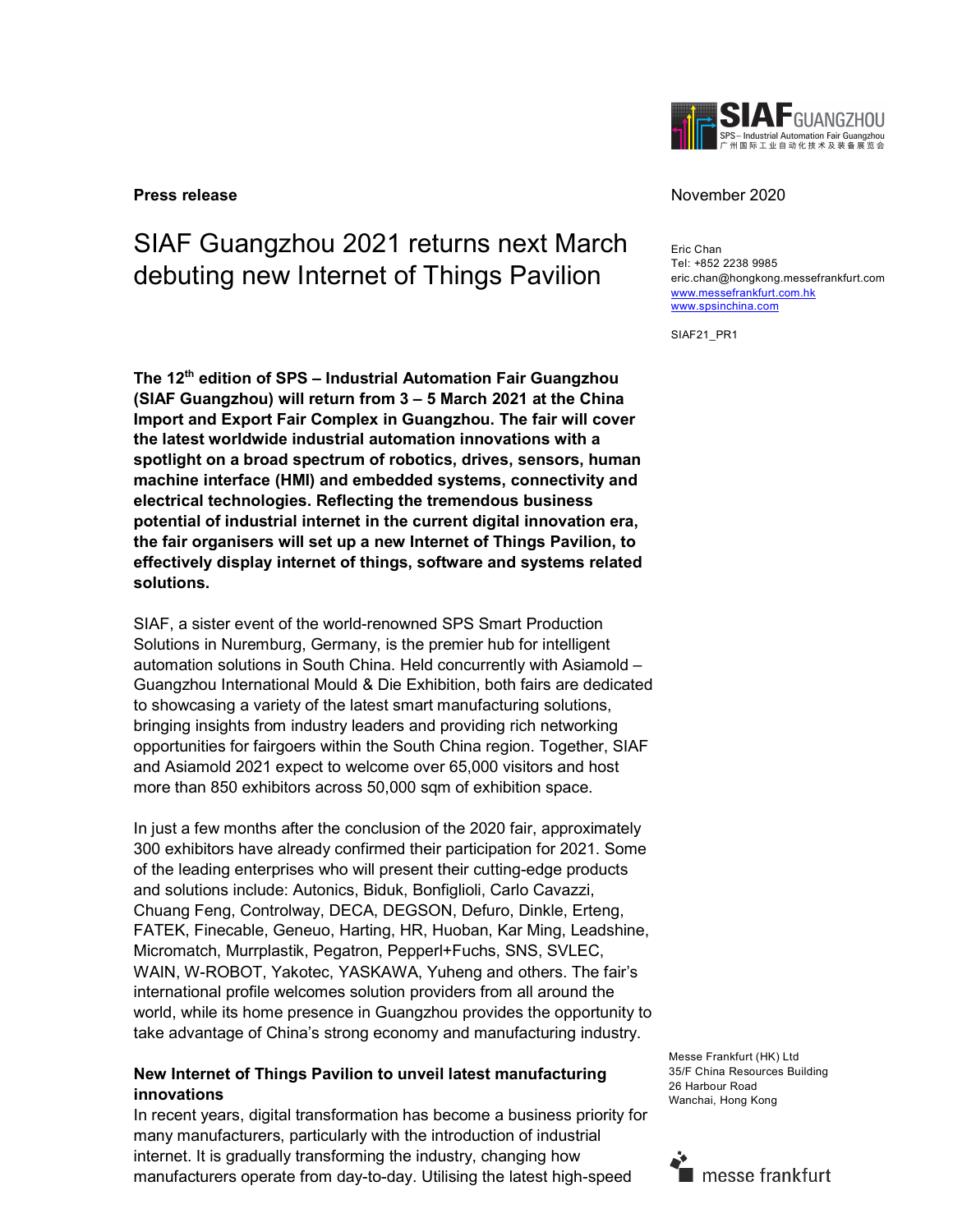5G wireless transmission technology, industrial internet is capable of unleashing the full potential of future cyber-physical manufacturing systems and enhancing production efficiency. To highlight this revolutionary development, SIAF will debut the Internet of Things Pavilion and help fairgoers uncover the latest industrial internet solutions and innovations available on the market. Some of the confirmed exhibitors for this pavilion include: Guangzhou Robustel, JingQi (Tianjin) Technology, Kunlungk, Schmeral China, Shenzhen Cotytech Technology, Shenzhen Laogou Technology, Shenzhen LR-LINK Electronic, Shanghai Rocksensor Automation, Shenzhen WELLAUTO Technology and others.

To highlight the importance of the latest technological advancements in digital transformation and industrial internet, the International Smart Manufacturing Industry Alliance organised the 'Smart manufacturing + IoT – Industrial Automation meets IoT seminar' at SIAF 2020 which acted as a prelude event for exhibitors to showcase their latest findings at the new Internet of Things Pavilion in the upcoming edition. Mr Jixiang Wei, Chief Expert on Cloud Manufacturing from RootCloud, shared his thoughts on the subject matter at the recently concluded fair, praising the effectiveness of SIAF's trading and concurrent programme platforms after presenting at the aforementioned seminar: "The industry's development relies on constant innovation and collaborative efforts to move forward and this trading platform effectively encouraged industry conversations. I am also very pleased with the fair's concurrent programme as it was an excellent and efficient way to network and exchange market insights."

Similar to last year, various product categories will be arranged into different halls to make navigation for fairgoers more convenient. Hall 13.2 will feature sensors and applications of machine vision as well as industrial internet and smart logistics, while industrial robotic technologies and accessories, pneumatic systems and components as well as intelligent equipment will all be featured in halls 9.2. Halls 10.2 and 11.2 will house advanced electrical systems, connectivity technologies, IPCs and industrial software.

SPS – Industrial Automation Fair Guangzhou is jointly organised by Guangzhou Guangya Messe Frankfurt Co Ltd, China Foreign Trade Guangzhou Exhibition General Corporation, Guangzhou Overseas Trade Fairs Ltd and Mesago Messe Frankfurt GmbH. Associate sponsors are the Guangdong Association of Automation, the Guangzhou Association of Automation, the Guangzhou Instrument and Control Society and China Light Industry Machinery Association.

For more information about the 2021 show, please visit www.spsinchina.com, or email sps@china.messefrankfurt.com.

#### Notes to editors

A selection of pictures from SIAF Guangzhou is available here: https://spsinchina.cn.messefrankfurt.com/guangzhou/en/press/photos.ht ml

SPS – Industrial Automation Fair Guangzhou, 3 – 5 March 2021